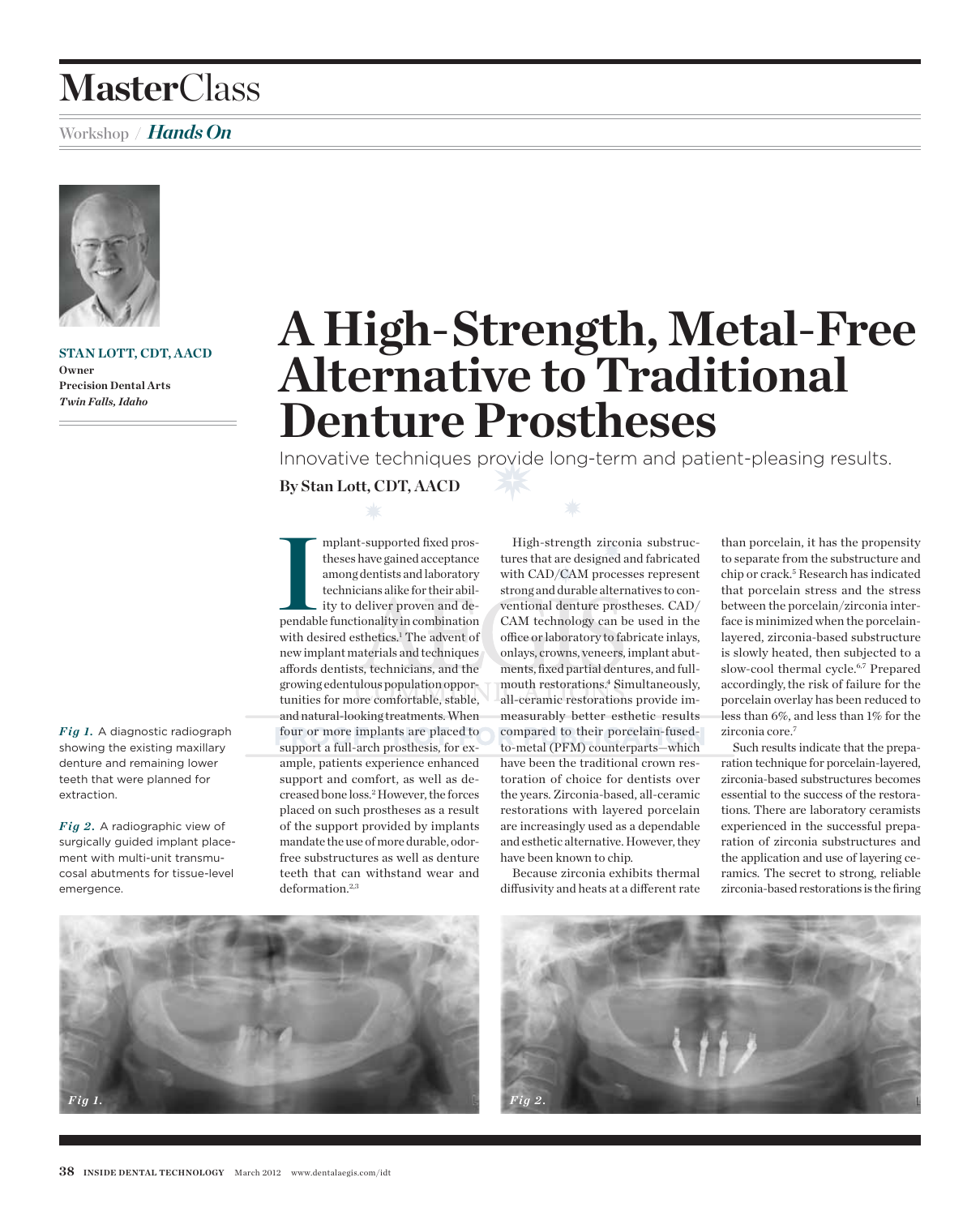





*Fig 3.* The implant impression copings were placed for mastercast fabrication.

Fig. 4 A view of the occlusal wax rim to evaluate mandibular tooth arrangement and function.

Fig 5. A view of the substructure prior to scanning.

**For tips on producing photos just like Stan's, log onto:** dentalaegis.com/go/idt21

technique. The zirconia restoration layering procedure is much the same as for regular porcelain.<sup>8</sup> However, when layering zirconia, firing the first layer at a temperature hotter than recommended by the manufacturer produces the characteristics of a bonding agent, ensuring a long-lasting and reliable restoration.9 Life-like esthetics can be achieved using porcelain shades and stains that appropriately diffuse light, creating the illusion of depth by incorporating varying opacities to replicate the appearance of natural dentition.

As a result, when zirconia substructures are fitted with customized, pressed all-ceramic restorations instead of prefabricated resin denture teeth, edentulous patients have a predictable and highly esthetic fixed prosthetic that will serve them for the long term.

#### Case Presentation

A 68-year-old woman presented with an existing maxillary denture and missing lower teeth. Diagnostic radiographs were taken, along with other records (Figure 1). It was determined that the remaining lower teeth would be extracted and an All-on-4 (Nobel Biocare, www.nobelbiocare.com) prosthesis would be designed. To facilitate a more ideal ridge width at the implant

head, occlusal planning of the alveolar ridge would be performed.

#### Clinical Protocol

An implant surgical guide was fabricated to guide placement of the four RP NobleActive™ (Nobel Biocare) implants, in addition to multi-unit transmucosal abutments to facilitate tissue level emergence (Figure 2). Following implant placement, implant impression copings were placed after they were luted together using clear-pattern resin (GC America, www.gcamerica.com) (Figure 3). An impression was then taken for use in fabricating the master cast.

To guarantee the passive and accurate fit of the final prosthesis substructure, a laboratory verification jig was made from the master cast. Then, an occlusal wax rim was created to set up the mandibular tooth arrangement and function. The implant anterior–posterior spread allowed for basic tooth set-up from teeth Nos. 19 through 30 (Figure 4).

At the doctor's office, the set-up was screwed in and the bite was verified. Phonetics, function, and esthetics were approved. A silicone matrix was formed after the mandibular denture was processed with metal temporary abutments in place that were used as a long-term temporary.



(Circle **35** on Reader Service Card)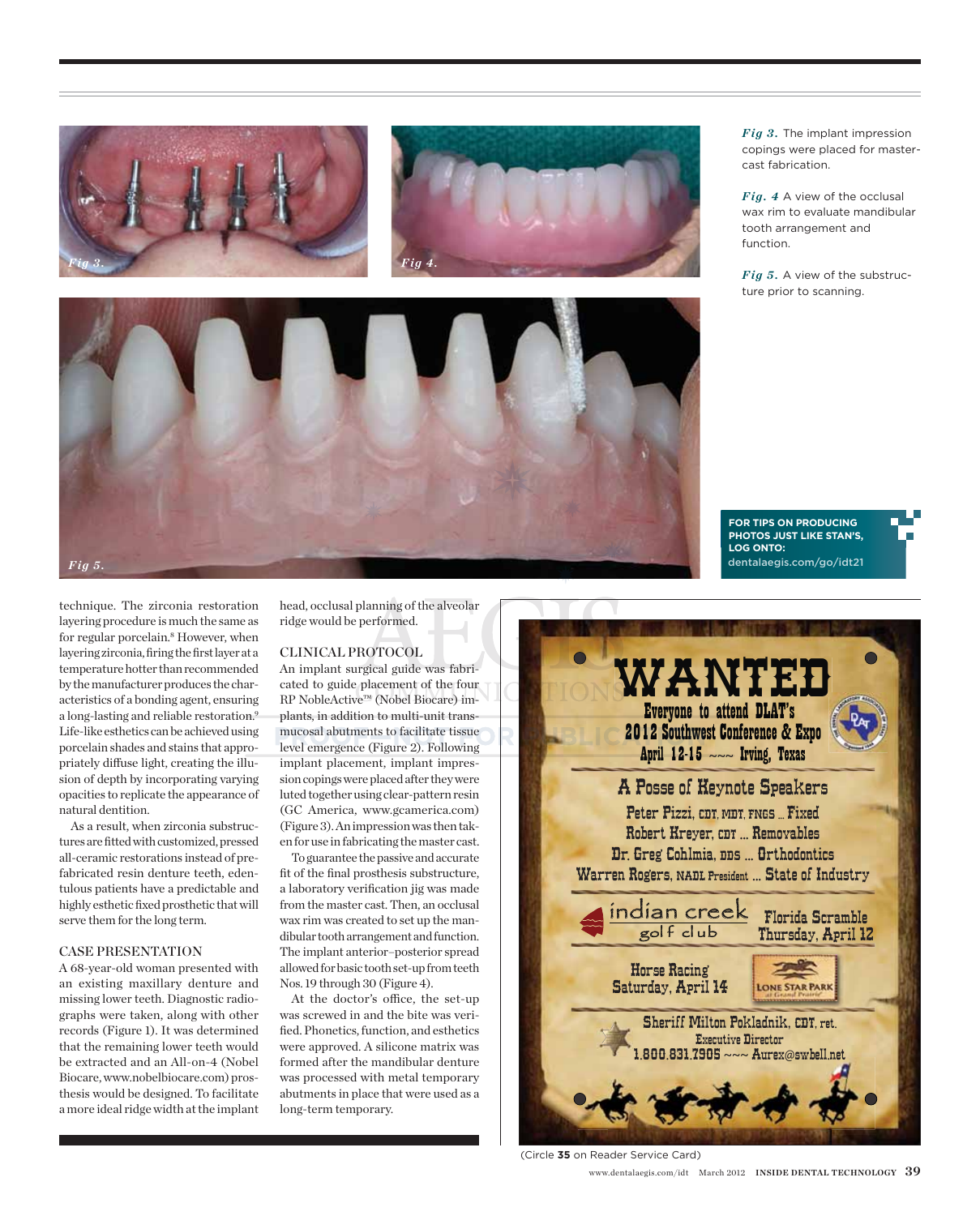## *Hands On*

#### Laboratory Protocol

The substructure that would be scanned or copy-milled for the CAD/ CAM zirconia substructure was created to accommodate IPS e.max® (Ivoclar Vivadent, www.ivoclarvivadent.com) pressed restorations and pressed gingival ceramics (Figure 5). This substructure would restore the lost vertical of the alveolar bone process and teeth.

The copy mill substructure was then scanned for the CAD/CAM designing process using the NobelProcera™ Scanner (Nobel Biocare) (Figure 6). The zirconia substructure was then designed using the CAD/CAM software (Figure 7) after the zirconia framework was CAM-milled (Figure 8). A fullcontour wax-up of 12 single IPS e.max Press restorations was then performed (Figure 9). To prevent damage to the zirconia surface, the framework was not blasted with aluminum particles.

A specialized bonding liner material, IPS e.max Ceram ZirLiner was mixed to a creamy consistency, and a thin layer was applied to the substructure to ensure a predictable bond and depth of color. The esthetics of the gingival areas were enhanced with berry and rose IPS e.max gingival stains (Figure 10) after the liner was dried and then fired.

A silicone matrix of the denture tooth set-up was used to inject wax onto the zirconia substructure in order to copy the vertical, midline, and tooth arrangement. The exact dimensions would then be incorporated into the final IPS e.max Press tooth restorations. In order to use the full 400-MPa strength of lithium disilicate, a slight cutback and ceramic layering technique was used on the anterior teeth only.

#### **SEATING**

The single-unit IPS e.max crown restorations were stained and glazed, then seated back on the zirconia substructure, and a final hand-waxing of the tissue architecture was completed (Figure 11). The crowns were removed, and the case was then sprued, invested, and pressed with IPS e.max ZirPress gingiva 3 (Figure 12). It was divested, cleaned, and separated from the sprues and prepared for staining and glazing in order to mimic nature through form, function, and tissue textures (Figure 13). Ten of the restorations were then carefully bonded into place, resulting in an amazingly esthetic final prosthesis (Figure 14 and Figure 15). The case was cleaned and polished for final delivery,





Fig 6. The copy mill substructure was scanned using the NobelProcera laser scanner for the CAD/CAM designing process.

*Fig 7.* The zirconia substructure was designed using CAD technology.

Fig 8. The zirconia framework was milled using CAM technology.

Fig 9. Full-contour wax-up of 12 single IPS e.max Press restorations.

Fig 10. IPS e.max Ceram Zirliner was applied to the gingival areas then enhanced with berry and rose IPS e.max gingival stains.



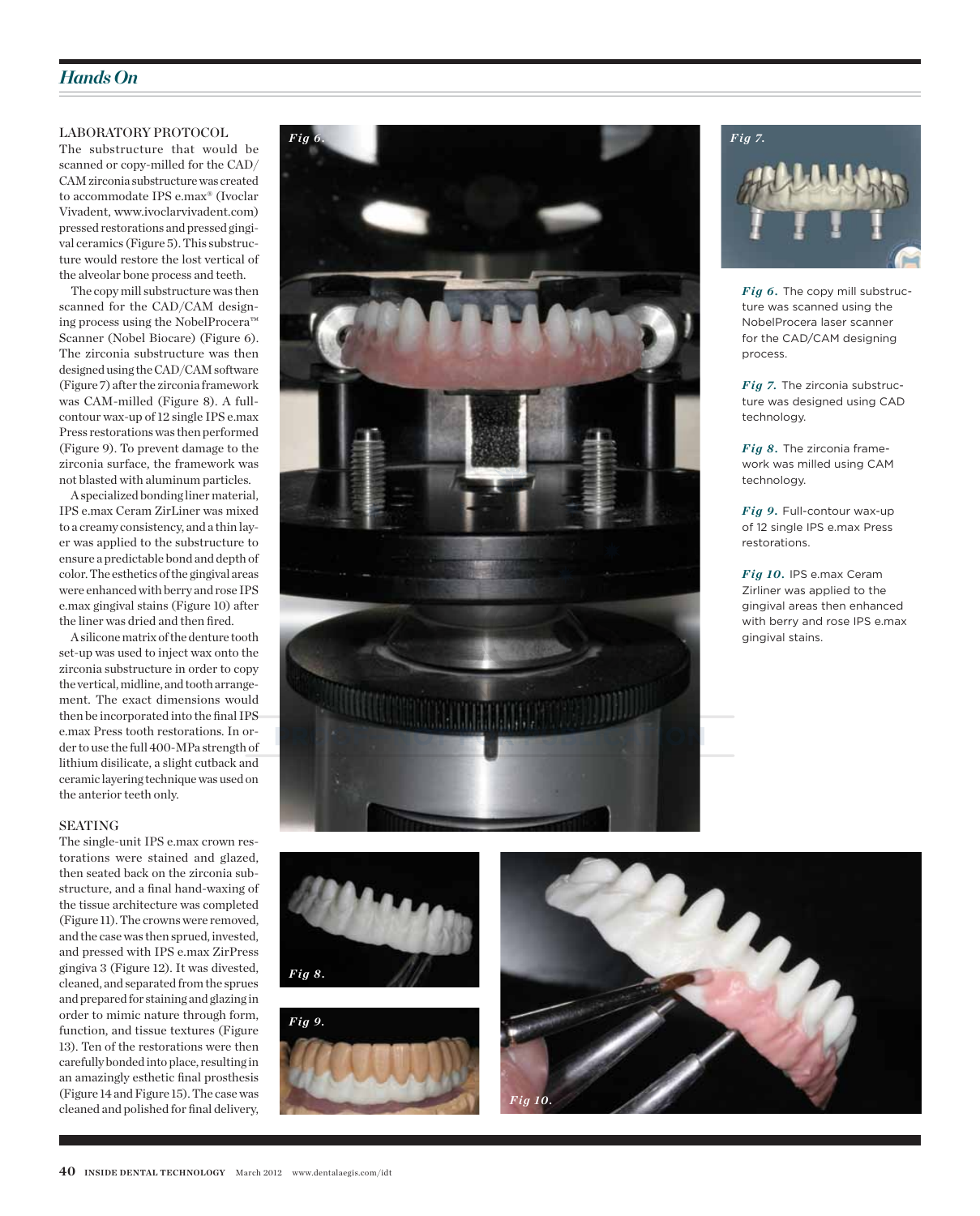### *Hands On*









where it was torqued to the implants (Figures 16 through Figure 18). The final two bicuspid crowns were then bonded to the substructure.

#### **CONCLUSION**

CAD/CAM technology and pressable and milled ceramics enable dentists and laboratories to provide highly esthetic, durable, and stable treatments to edentulous patients.4 The development of new implant structures and materials provides edentulous populations with innovative longer-term alternatives that provide more comfort and are esthetically advanced compared to conventional options. Because implantsupported prostheses require stronger substructures and more durable tooth formations, materials such as zirconia and IPS e.max ZirPress provide prostheses with superior characteristics.<sup>2,3</sup> The case presented here demonstrates the manner in which a high-strength zirconia substructure, in combination with state-of-the-art implant techniques, can satisfy patient demands for esthetics, strength, and comfort.

#### *Acknowledgements*

The author would like to acknowledge Dr. Charley Varipapa of Alexandria, Virginia, and Dr. Chris Mazzola, AACD, of Sun Valley, Idaho, who helped him develop much of this technique 15 years ago using metal castings and porcelain-fused-to-metal restorations. He would also like to thank Dr. Brandon Williams for treating this case. And finally, special thanks to Jordan Lott for the photography, as well as Jason Boyce, Brian Smith, and Jordan Lott for their everyday collaboration which makes these types of cases such a joy to fabricate.

#### *References*

1. Vogel RC. Implant overdentures: a new standard of care for edentulous patients current concepts and techniques. *Compend Contin Educ Dent*. 2008;29(5):270-278.

2. Henry K. Q&A on the future of implants. *Dental Equipment and Materials*. 2006;

#### September/October. 3. Rossein KD. Alternative treatment plans:

implant-supported mandibular dentures. *Inside Dentistry*. 2006;2(6):42-43.

4. Davidowitz G, Kotick PG. The use of CAD/ CAM in dentistry. *Dent Clin North Am.* 2011;55(3):559-570.

5. Roediger M, Gersdorff N, Huels A, Rinke S. Prospective evaluation of zirconia posterior fixed partial dentures: four-year clinical results. *Int J Prosthodont*. 2010;23(2):141-148. 6. Kahng L. Understanding zirconia backgrounds for custom shade matching. *J Cosmet Dent*. 2009;24(4):94-100.

7. McLaren EA, White SN. Survival of In-Ceram crowns in a private practice: a prospective clinical trial. *J Prosthet Dent*. 2000;83(2):216-222. 8. Vichi A, Louca C, Corciolani G, Ferrari M. Color related to ceramic and zirconia restorations: a review. *Dent Mater.* 2011;27(1):97-108. 9. McLaren EA, Giordano RA. Zirconia-based ceramics: material properties, esthetics, and layering techniques of a new veneering porcelain, VM9. *Quintessence Dent Technol.*  2005;28:99-111.

Fig 11. Restorations were seated, and the final hand-waxing of the tissue architecture was completed.

Fig 12. IPS e.max crowns were removed.

Fig 13. The case was sprued, invested, and pressed with IPS e.max gingiva 3.

Fig 14. The 10 restorations were carefully bonded into place on the zirconia substructure.

Fig 15. and Fig 16. Cleaned and polished, the case was delivered and torqued to the implants. The final two bicuspids were bonded to the substructure.

*Fig 17. and Fig 18. The final* seated restorations.